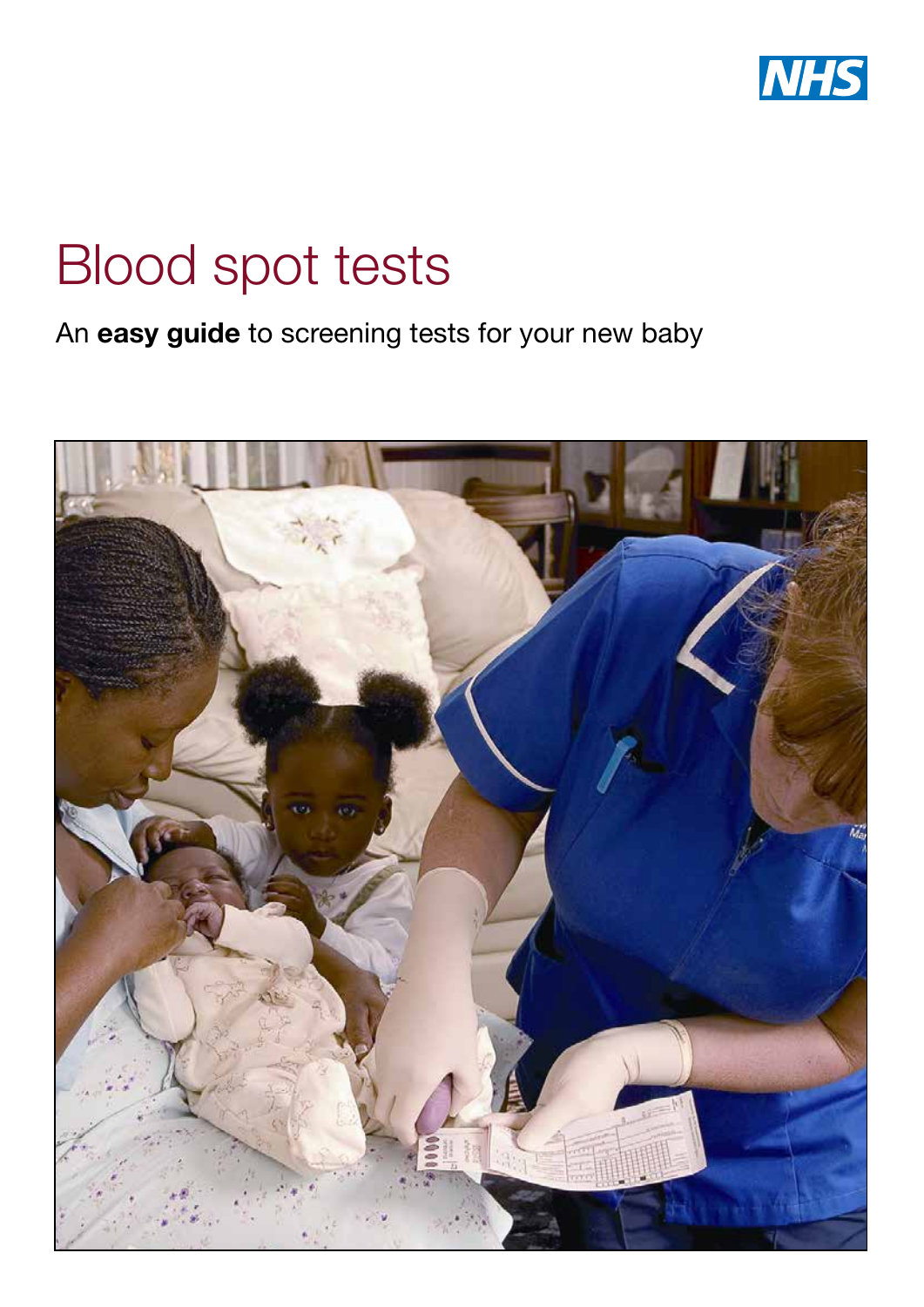| <b>Contents: what is</b><br>in this booklet | Page |
|---------------------------------------------|------|
| Your choice                                 |      |
| <b>About these tests</b>                    | 5    |
| Sickle cell disease                         |      |
| <b>Cystic fibrosis</b>                      | 8    |
| Congenital hypothyroidism                   |      |
| Inherited metabolic<br>diseases             | 10   |
| <b>Test results</b>                         |      |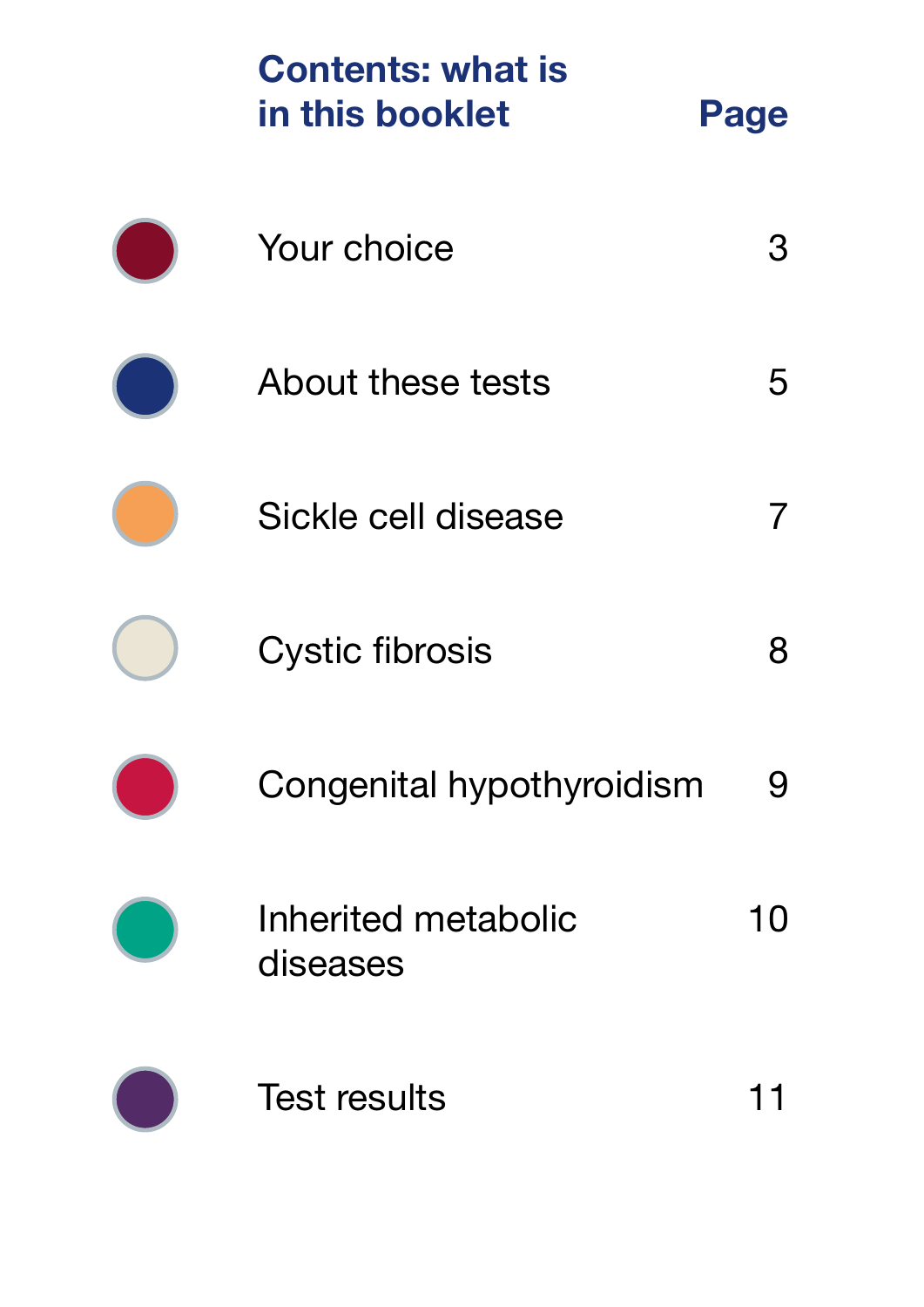#### Your choice



**Blood spot tests** An easy guide to screening tests for your new baby



This booklet has information about **NHS** the tests that your baby can have.

> The tests can find out if your baby may have a serious health problem. The tests can show if your baby might need extra care.

These tests can find problems before you even notice them. They may not find every problem.

If we find a problem early we can help your baby.



You can choose if you want your baby to have these tests.



We recommend that your baby has all of these tests because we may find a problem early.

If we find a problem early we can help your baby to be healthy.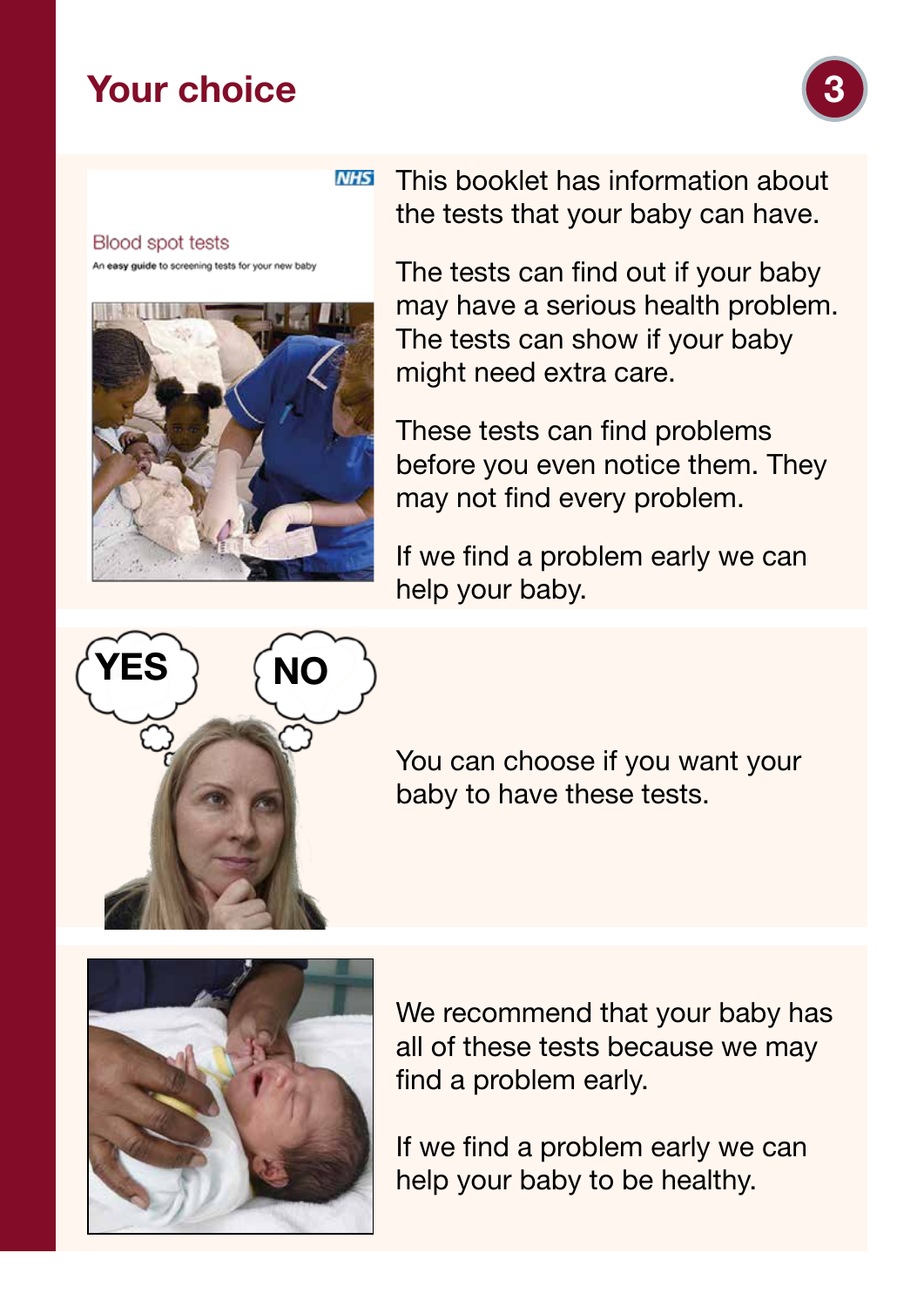



If you say no to the tests then you can change your mind and choose for your baby to have the tests later if you want to.

Your baby can have most of the tests up to 1 year old.



But the test for a condition called cystic fibrosis has to be done before your baby is 8 weeks old.



If you are worried, you can talk to your midwife or doctor.

They can help you decide if you want your baby to have these tests.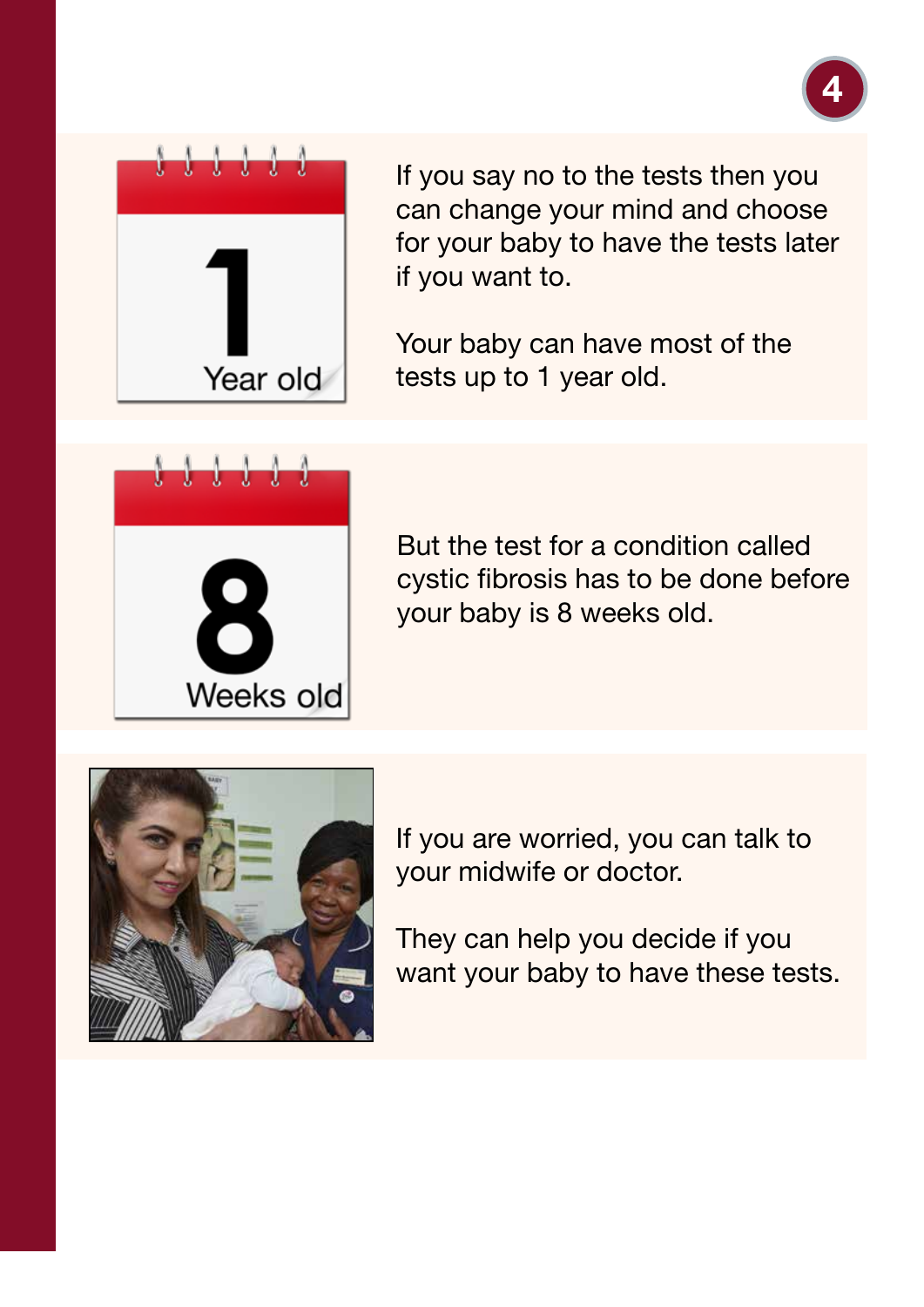### About these tests





We will keep your test results private.

We only show the results of the test to health staff who need to see them.



It is important to tell your midwife or health visitor about any health problems you and the baby's father have, as your baby may have them too.



The blood spot tests look for rare and serious illnesses.

Finding these illnesses early means we can help babies stay healthy.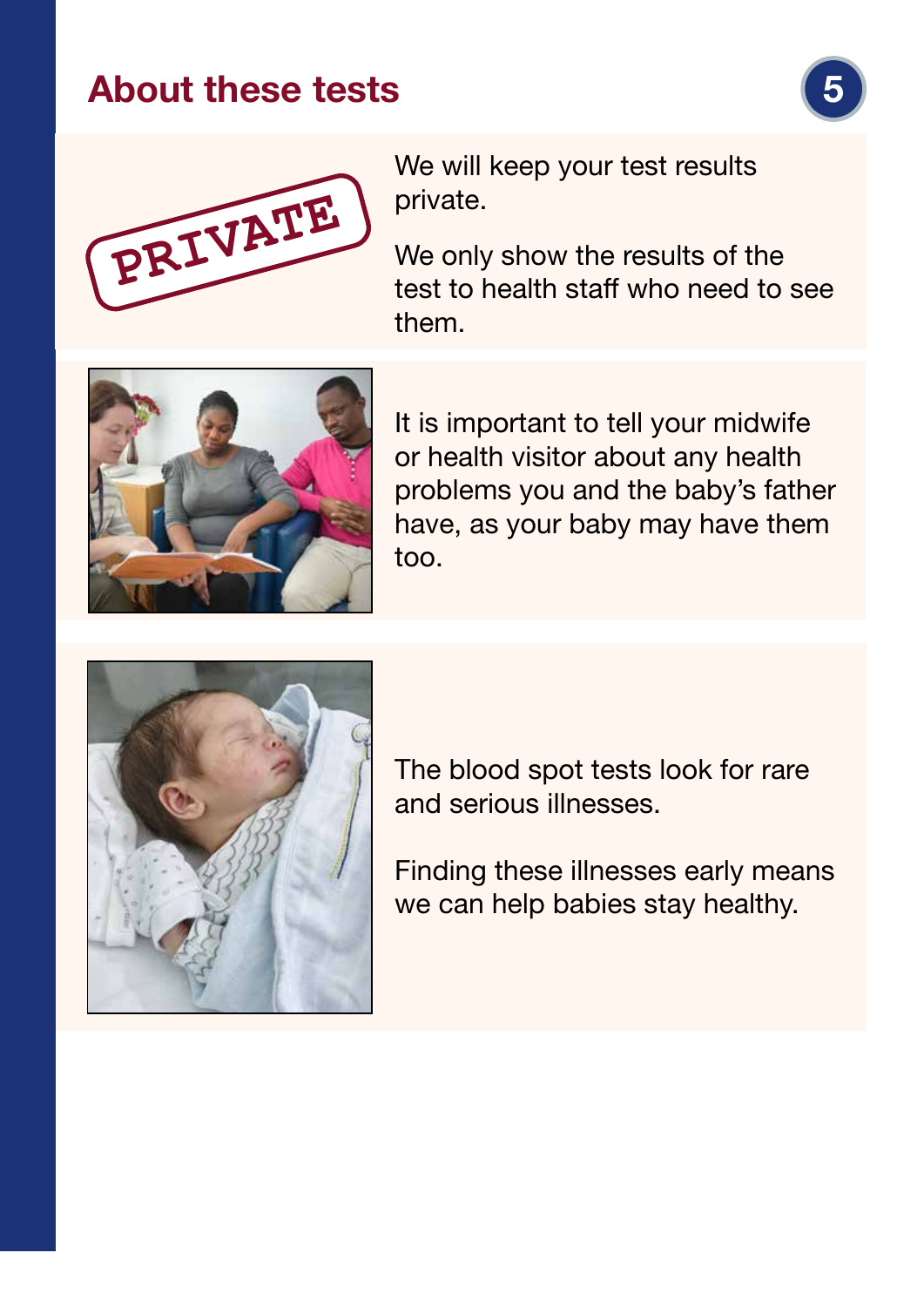

When your baby is 5 days old we will prick his or her heel.

We will collect some drops of blood on a card.



Before the test make sure your baby is warm and comfy.

Feed your baby and cuddle them.

Your baby may feel a little pain when the heel prick is done.



Sometimes we need to do another blood spot test later on.

This does not mean there is anything wrong with your baby.

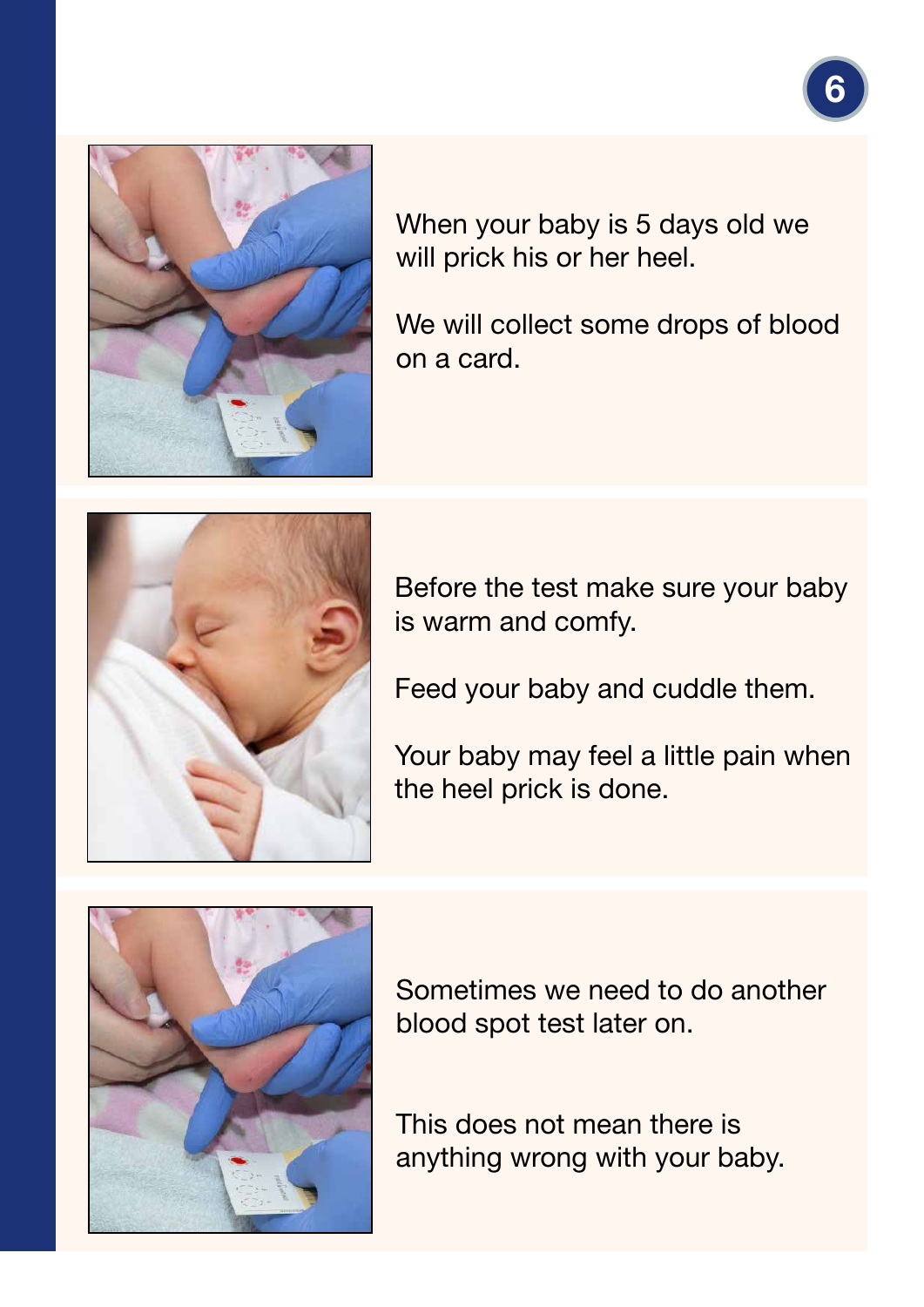#### Sickle cell disease



Sickle cell disease is a very serious blood illness.

Very few babies in England have sickle cell disease.

You can get it from your parents. If you get it from your parents you then have it for life.



Sickle cell disease can cause problems in your blood that make you pale, very tired and weak.

Sickle cell disease can give you very bad pain and very serious illnesses.



Babies with sickle cell disease can have medicines soon after they are born.

Medicines will help them to stay healthy.

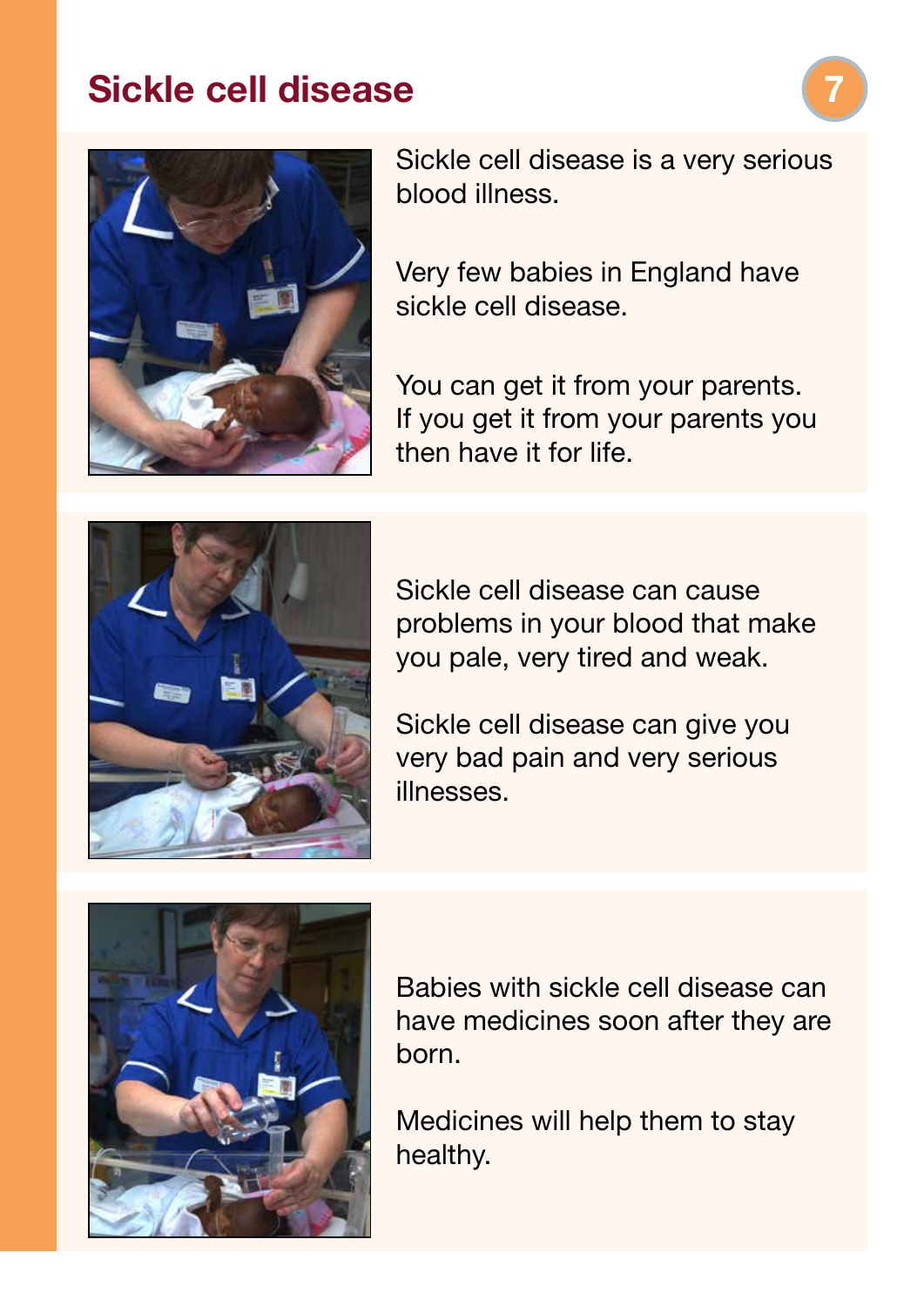# Cystic fibrosis



Cystic fibrosis is a condition that affects the baby's lungs and tummy.

Very few babies in England have cystic fibrosis.



Cystic fibrosis fills up the lungs and tummy with sticky fluid.



Babies with cystic fibrosis can be given special food, medicines and physiotherapy.

Physiotherapy is a type of treatment that helps to clear the lungs of sticky fluid.

The medicines and physiotherapy help babies to be healthy and live longer.

8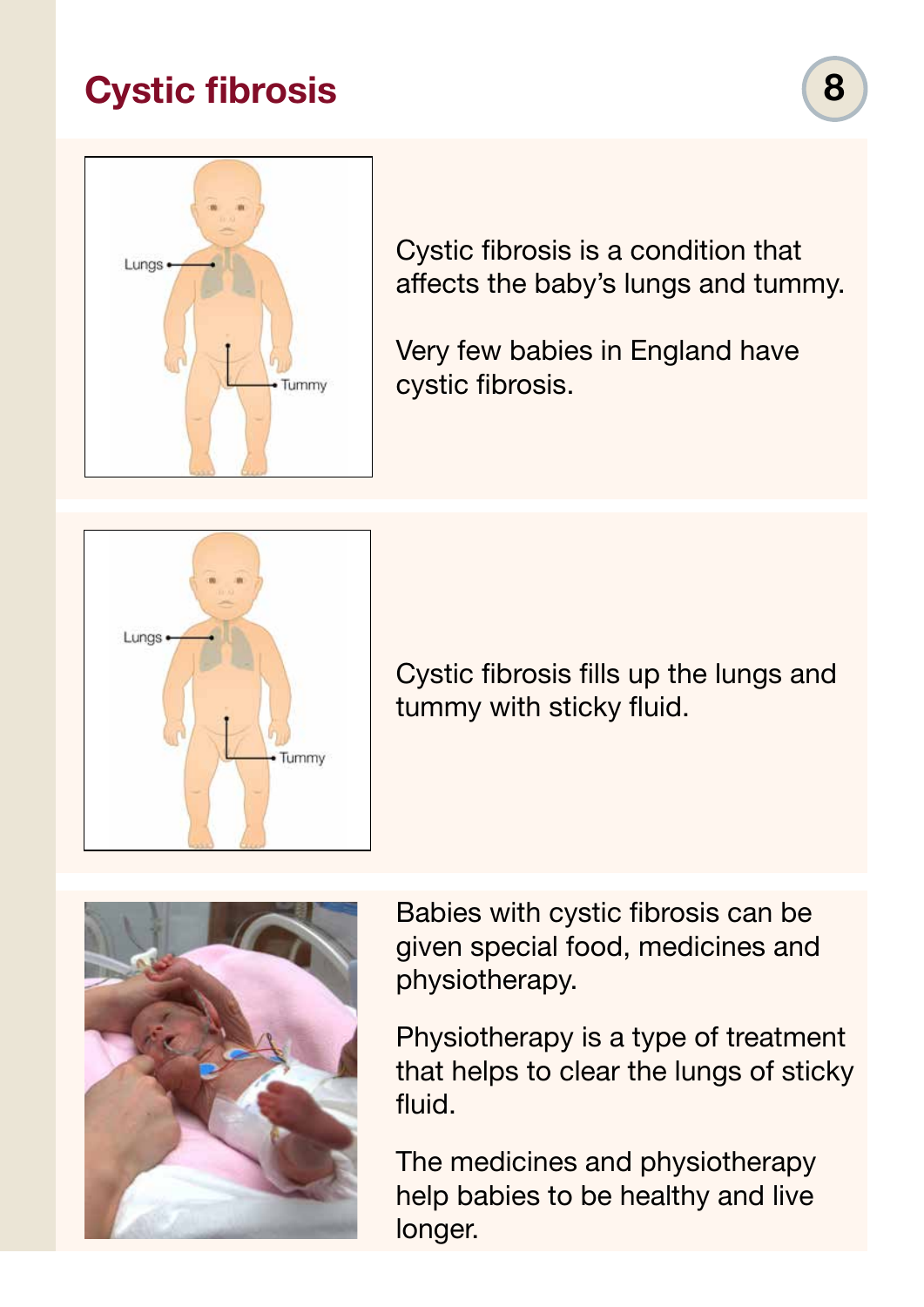# Congenital hypothyroidism



Congenital hypothyroidism is a condition that affects how a person grows.

Very few babies in England have this condition. Congenital hypothyroidism is also called CHT.



Babies with this condition do not grow well.

If they are not treated they may become disabled and have learning disabilities.



Babies with congenital hypothyroidism can be given medicine.

This medicine can help them stay healthy.

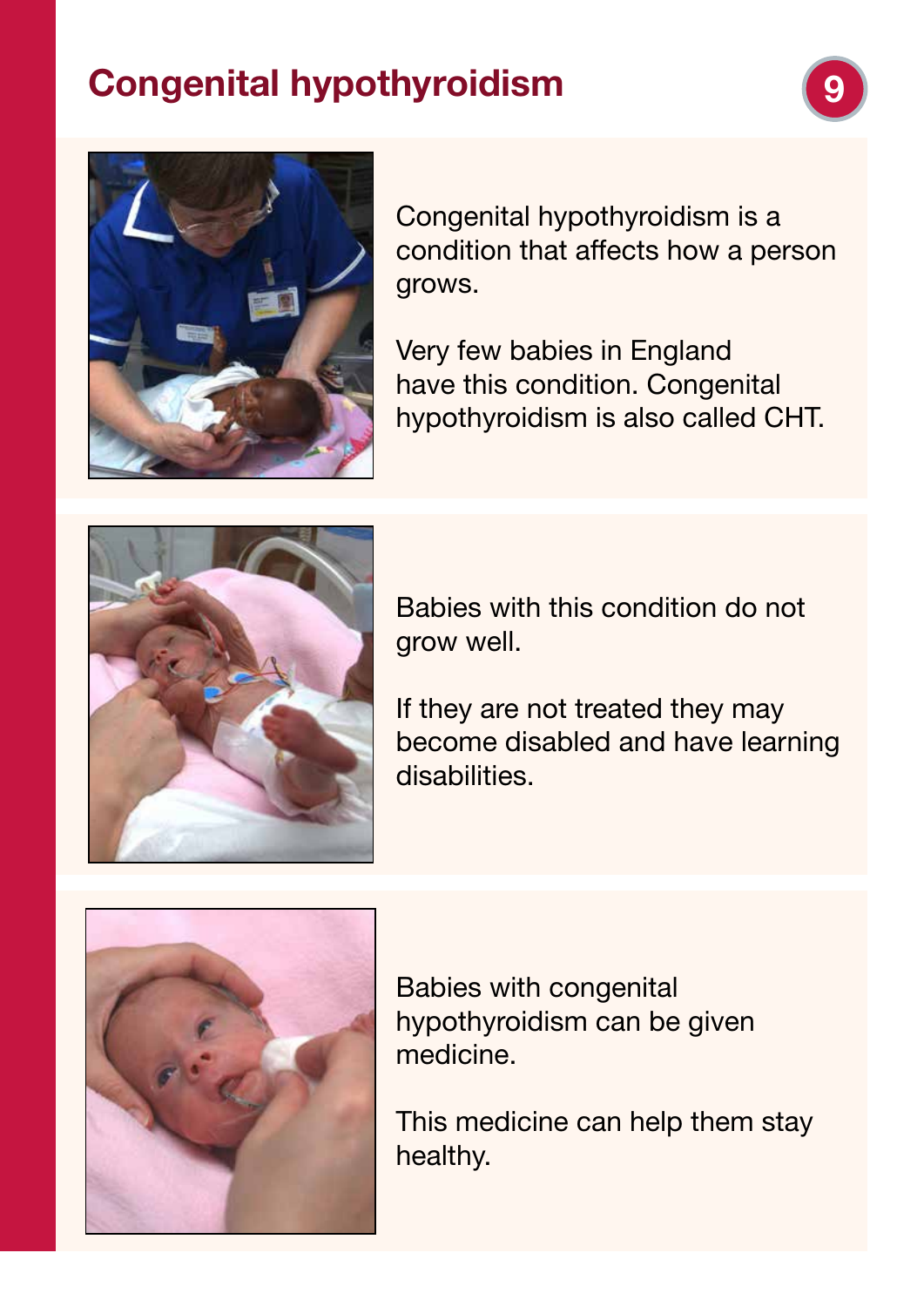### Inherited metabolic diseases





Inherited metabolic diseases are conditions that cause problems with eating some foods.

Very few babies in England have an inherited metabolic disease.

We test for 6 of these diseases.



If the disease is not dealt with properly the baby may become very ill or die.

We can tell you what food your baby can and cannot eat to stay healthy.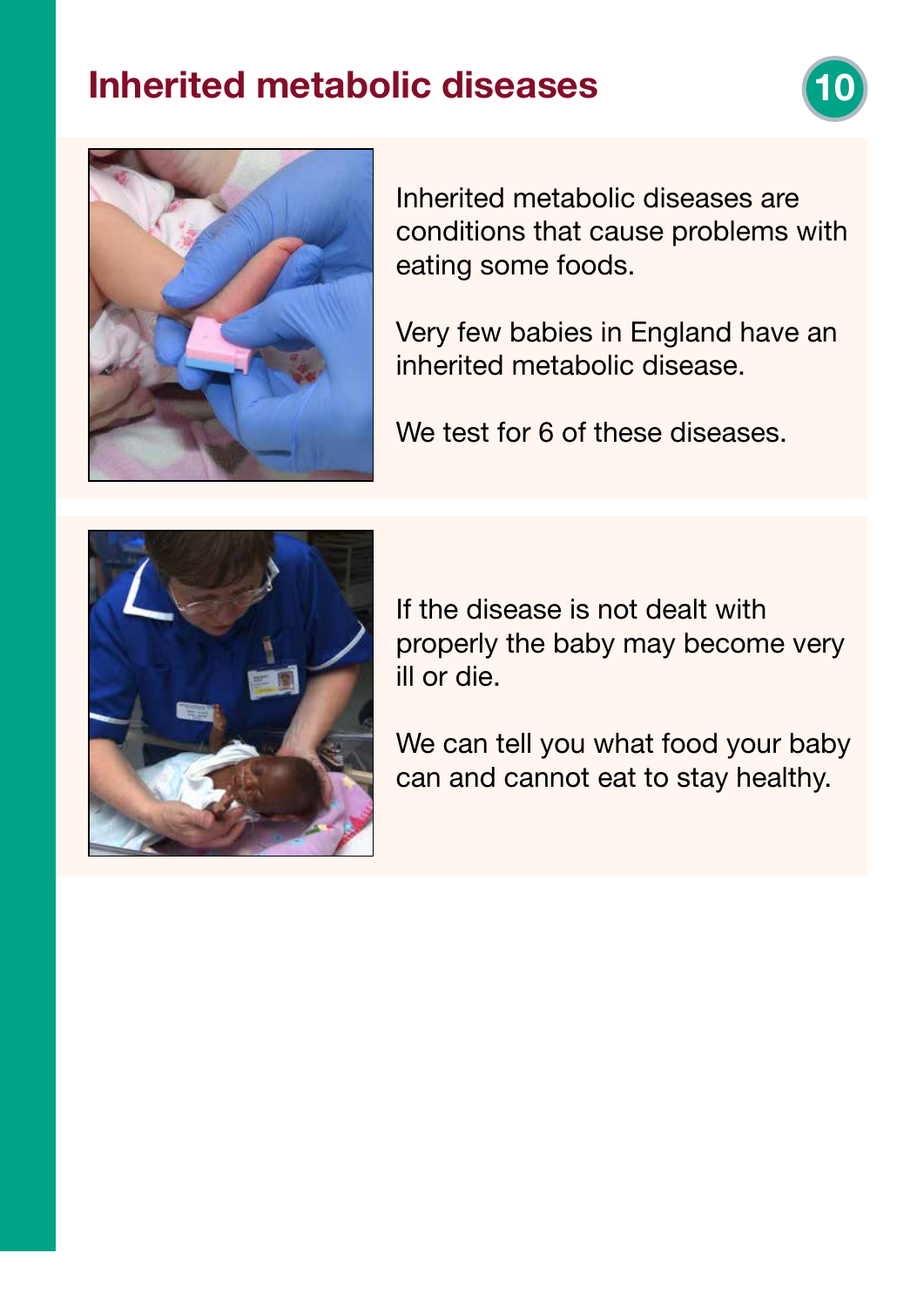### Test results





You should get the results by the time your baby is 8 weeks old.

If we think there is a problem we will contact you before then.



If your baby has one of these diseases, we will send them to see an expert.

Sometimes other diseases are found and babies may need more tests.



You will be given a red book to keep a record of your baby's health checks in. Keep the red book safe.

Take it with you when you see anyone about your baby's health.



New home

It is important to tell your midwife or health visitor if you move home.